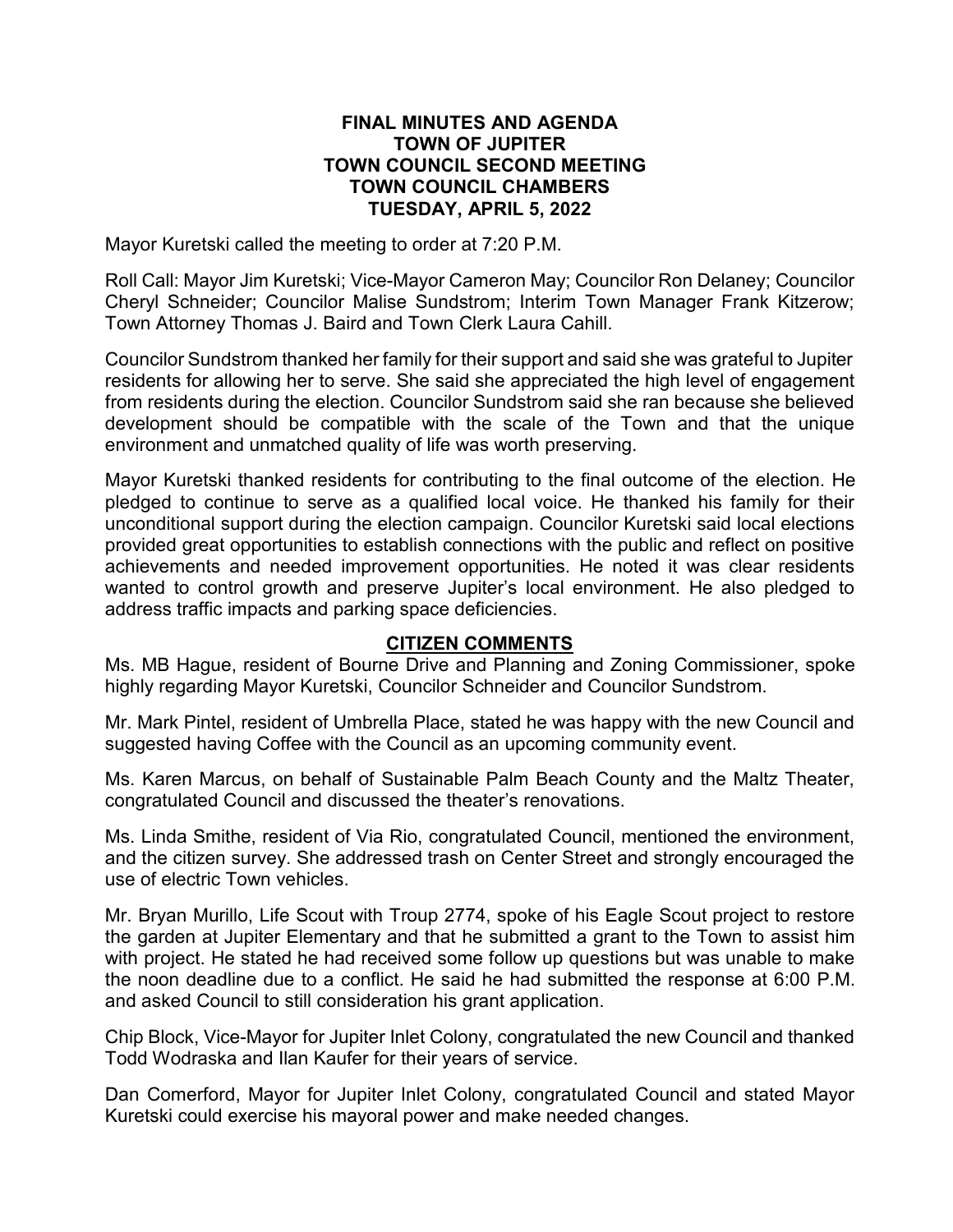TC Second Minutes Page 2 April 5, 2022

#### **CITIZEN COMMENTS**

Ms. Stephanie Merrin, resident of Suwanee Avenue, congratulated the new Councilors. She stated she was moving out of Jupiter because she was unable to find affordable housing. She wanted Council to know it was a struggle for workers to live in Jupiter due to the cost of living.

Mr. Marc Dobin, resident of Tresana Boulevard, stated the election was about the Town and its future. He hoped outside money would now stay out of Jupiter. He believed the Town needed to look into more electric cars and charging stations.

Mr. Steen Erickson, Commander of the Palm Beach Gardens Fire Honor Guard, presented Council with a flag topper for the Town's State Flag pole.

Mr. Ben Klug, resident of Raintree Trail, congratulated the new Councilors. He said he looked forward to working with them and felt the Town needed to bring back the Education Committee.

Mr. Mason Torres, resident of Mitchell Street, congratulated the new Councilors and provided some thoughts on how to reduce traffic, congestion, and development.

Mr. Brett Leon, resident of Barbados Drive, congratulated the new Councilors. He discussed political sign pollution, esthetics and environmental concerns. He felt the Town needed stricter regulations regarding single use plastic political signs.

#### **PRESENTATION**

**1.** Results of the 2021/2022 Citizen Survey by Nick Mastronardi, Polco/National Research Center.

Mr. Shawn Reed, Community Relations Manager, said Polco and the National Resource Center had administered and prepared the results of the citizen survey. He noted 4500 surveys had been mailed and approximately 500 responses were received.

Mr. Nick Mastronardi gave a brief presentation outlining the Jupiter citizen survey, focusing on methodology, categories, benchmarking, results, trends, improvements, setbacks, key findings and key conclusions.

Mayor Kuretski said custom questions were very valuable and he was disappointed some questions from the last survey were not repeated, in order to have provided trends. He specifically mentioned previous questions about traffic due to new development and relaxed codes related to traffic generated by building heights and density.

Mr. Mastronardi said too many custom questions could get expensive but he suggested using the digital panel to receive feedback on a variety of topics.

Councilor Sundstrom asked for clarification of the mailed results received versus the online results. Mr. Mastronardi explained approximately 500 mailings were received back and 444 participated online.

Councilor Delaney asked about the graph regarding mobility, he thought importance would have ranked higher. Mr. Mastronardi said overall importance of mobility to the residents was at 70 percent but more information would be included in the detailed report.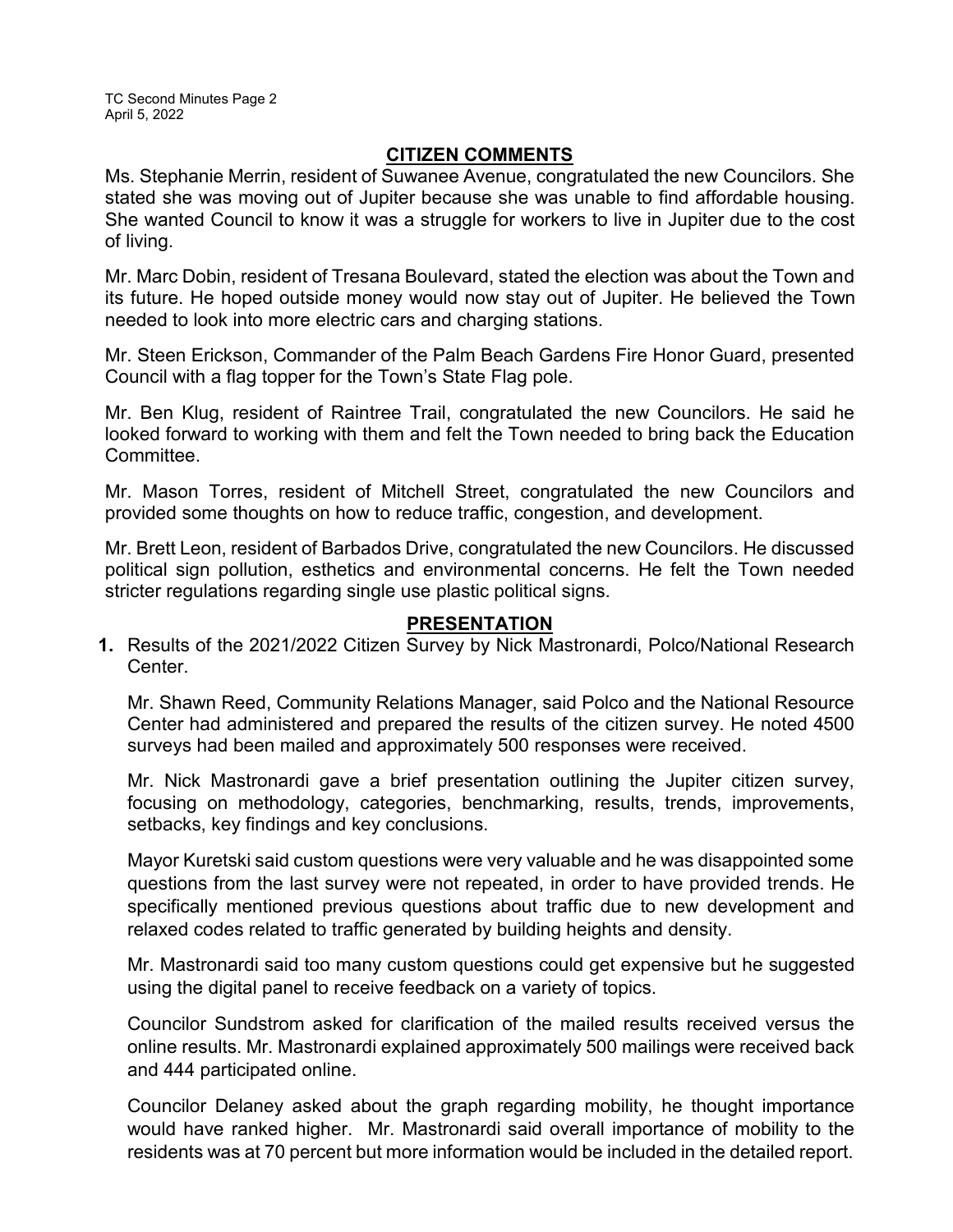#### **PRESENTATION**

**1.** Results of the 2021/2022 Citizen Survey by Nick Mastronardi, Polco/National Research Center.

Regarding mobility, Councilor Kuretski felt residents may support no Tri-Rail in the area. Mr. Mastronardi said that was possible and mentioned Covid may have attributed to the mobility survey results.

# **CONSENT AGENDA**

All items listed in this portion of the agenda are considered routine by the Town Council and will be enacted by one motion. There will be no separate discussion of these items unless a Councilor or citizen so requests; in which event, the item will be removed and considered at the beginning of the regular agenda.

Vice-Mayor May moved to approve the Consent Agenda; seconded by Councilor Delaney; motion passed.

| Kuretski | May  | Delaney | Schneider | Sundstrom |
|----------|------|---------|-----------|-----------|
| Yes      | Yes. | Yes     | Yes       | Yes.      |

# **PUBLIC BUSINESS**

- **2. Resolution 30-22,** Approving award of a construction contract to Florida Design Drilling Corporation (FDD) of West Palm Beach, Florida, for wellhead and electrical improvements for surficial aquifer (SA) Wells 8A-12A in the amount of \$1,632,000.
- **3. Resolution 31-22,** Accepting a Florida Department of Emergency Management Cost-Reimbursement contract for the design of a WTP hardened server building and approval of a design and engineering budget in the amount of \$135,000.
- **4. Resolution 37-22,** Approving the authorization of a supplemental agreement number one (1) for the termination of the Local Agency Program (LAP) Agreement with the Florida Department of Transportation FDOT for Indiantown Road from US Highway One to A1A.
- **5. Resolution 40-22**, Approving and Interlocal agreement and County deed for the transfer of jurisdictional control of right of way (ROW) ownership, operation, and maintenance of Longshore Drive and Nortfolk Drive from Palm Beach County to the Town of Jupiter.
- **6.** Approving a three (3) year contract with The Butler Group of South Florida, LLC dba NEXTAFF for school crossing guard services in the amount of \$172,635 annually.
- **7.** Approving the purchase of fourteen (14) vehicles through the Florida Sheriffs Association (FSA) Cooperative Bid No. FSA 20-VEL28.0 effective 10/01/2020 through 9/30/2022 with a currently anticipated total purchase cost of \$495,915.56.
- **8.** Approving the second amendment to the Interlocal agreement renewal with Palm Beach County for transportation and acceptance of individuals into the Homeless Resource Center.
- **9.** Approving a three (3) year enterprise license agreement for Geographic Information System (GIS) software with Environmental Systems Research Institute (ESRI) in the amount of \$165,000.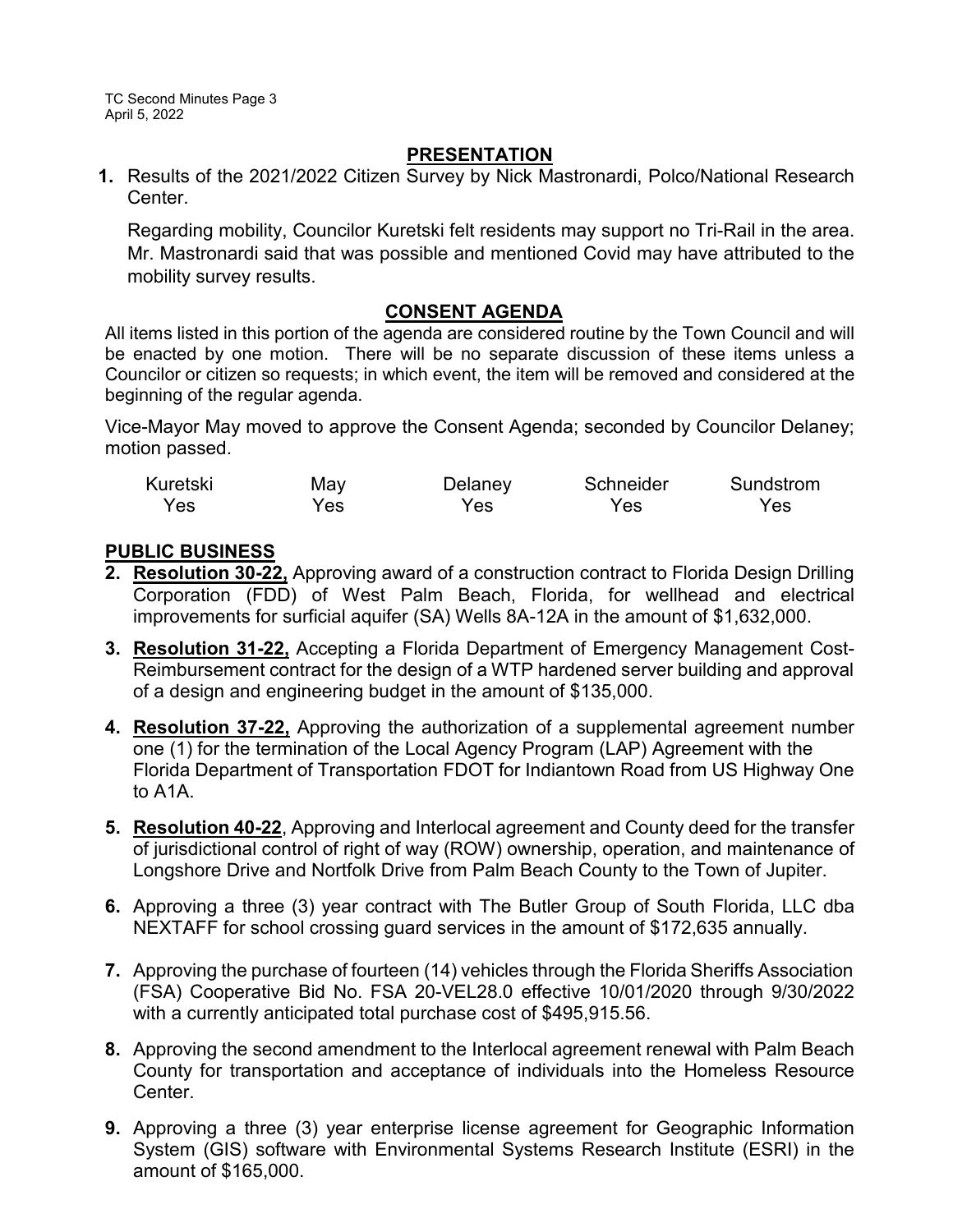TC Second Minutes Page 4 April 5, 2022

## **REGULAR AGENDA**

#### **PUBLIC BUSINESS**

**10.**Town Manager Search Process Update.

Interim Town Manager Kitzerow excused himself from the dais. Ms. Kate Moretto, Senior Director, External Customer Service, took his place as representative.

Ms. Nikki Carpenito, Senior Director, Internal Customer Service, provided a brief update on the Town Manager search. She noted the Mercer Group's progress including number of applications received. Ms. Carpenito explained the next step would be Council's review and recommendations for nine chosen candidates. Mercer would then complete background checks and Council would be part of the interview process, candidate selection, and contract negotiations. She asked if Council agreed with the process and timeline.

Councilor Delaney asked to start in depth background checks right away for the nine candidates. He was concerned with unanticipated surprises and delays. Ms. Carpenito stated it was definitely an option.

Councilor Schneider said she was satisfied with the process and appreciated the update.

Councilor Sundstrom noted she agreed with Councilor Schneider and had reached out to each of the candidates.

Vice-Mayor May said he agreed with the process and timeline.

Mayor Kuretski appreciated the process and had started reviewing the applications. He asked for clarification that the consultant was expecting ranking feedback before the April 19 meeting. Ms. Carpenito said feedback could be given earlier or at the meeting. Councilor Kuretski said he preferred to give feedback earlier to speed up the process.

Councilor Schneider said she would be happy to provide her rankings beforehand to be more efficient.

Ms. Sundstrom said she was also in a position to give her feedback early.

#### **REPORTS TOWN ATTORNEY**

· Mr. Baird congratulated the new members of Council and looked forward to working with them.

## **TOWN MANAGER**

· Police radio pole – Ms. Moretto asked Council to authorize the Town Manager to issue and sign a letter to start the process of obtaining approval allowing the Town to relocate the Police radio pole to Ocean Cay Park.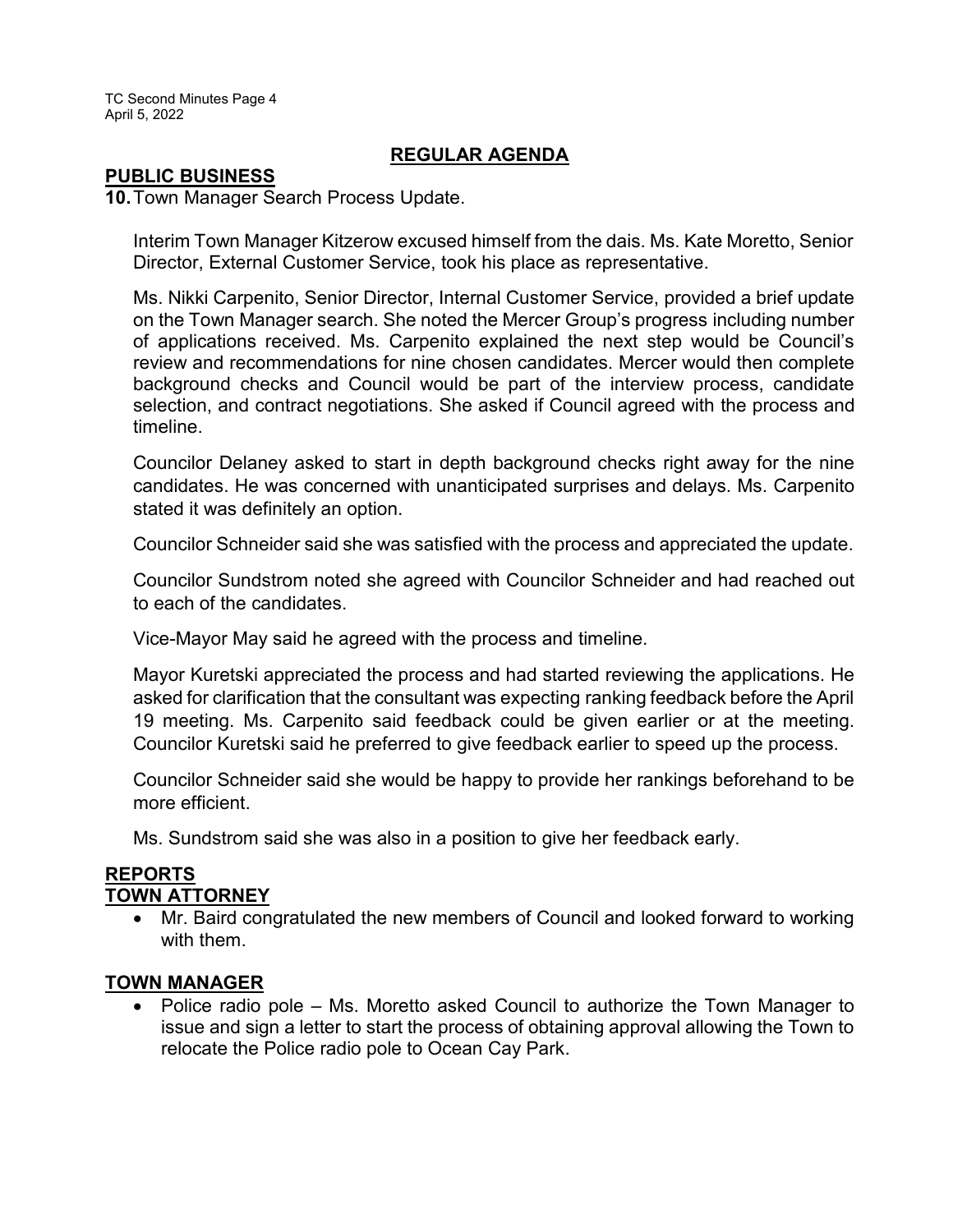TC Second Minutes Page 5 April 5, 2022

## **REPORTS TOWN MANAGER**

Vice-Mayor Cameron May moved to authorize the Interim Town Manager to write and sign a letter to Palm Beach County requesting to start the process of obtaining approval allowing the Town to relocate the Police radio pole to Ocean Cay Park; seconded by Councilor Sundstrom.

| Kuretski | May | Delaney | Schneider | Sundstrom |
|----------|-----|---------|-----------|-----------|
| Yes      | Yes | Yes     | Yes       | Yes       |

#### **TOWN COUNCIL – LIAISON REPORTS AND COMMENTS VICE-MAYOR MAY**

· Vice-Mayor May congratulated Mayor Kuretski, Councilor Schneider, and Councilor Sundstrom and stated he was excited to work with them.

# **COUNCILOR SUNDSTROM**

· Councilor Sundstrom stated she was grateful to be able to serve and work with Council.

# **COUNCILOR DELANEY**

- · Councilor Delaney congratulated the new Council surviving the crazy election and looked forward to working with them.
- · Root mitigation Councilor Delaney asked for an update regarding root mitigation.

# **COUNCILOR SCHNEIDER**

- · Councilor Schneider stated she was excited to work with the Council members.
- · Suni Sands Boathouse Councilor Schneider asked to send a letter to the Army Corp of Engineers regarding the reconstruction of the Suni Sands boathouse and its potential impact on the seagrass and other Town environmental projects. She said the letter would need to be finalized by Council at the April 19, 2022 meeting.

Mayor Kuretski stated he previously asked the Interim Town Manager to prepare a draft letter to address concerns.

## **MAYOR KURETSKI**

- · Planning and Zoning Commission appointments Mayor Kuretski reappointed MB Hauge as his appointment to the Planning and Zoning Commission.
- Strategic Planning Workshop Mayor Kuretski asked about the date for the Strategic Planning workshop.

Ms. Moretto stated the workshop was scheduled for April 26, 2022.

• State-required Comprehensive Plan Evaluation Appraisal Report (EAR) – Mayor Kuretski stated the weekly update mentioned the notice regarding the Comprehensive Plan evaluation appraisal report and asked Council to input any Comp. Plan changes and for Staff to keep Council in the loop.